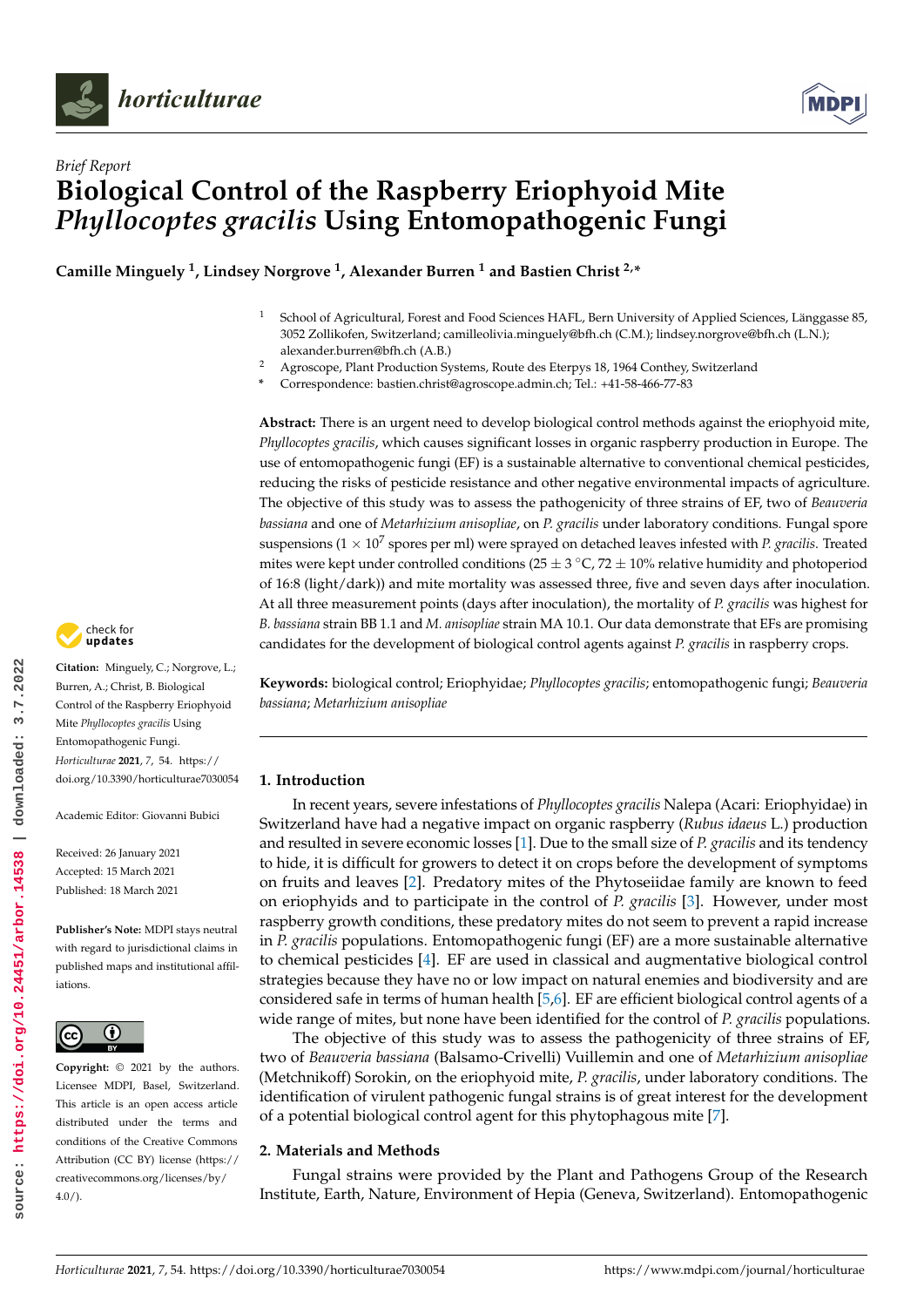fungi (*Beauveria bassiana* (strains BB 1.1 and BB 11.6), *Metarhizium anisopliae* (strain MA 10.1) were isolated from soil samples collected across Switzerland using the "Galleria bait" method [8] and grown on solid medium of potato glucose agar (PGA: potato  $4 g/L$ , glucose 20 g/L, agar 15 g/L, pH 5.4). Subcultures were grown on PGA at 24 °C in the dark for 14 days. Spores were harvested by scraping subcultures and suspended in 10 mL of sterile water [9,10]. Suspensions were then filtered through a sterile aluminum sieve of 100 µm pore size, into a sterile plastic tube. Fungal spore suspensions were mixed for 5 min, and the spore concentration was determined using a counting chamber (Kova<sup>®</sup> Glasstic<sup>®</sup>) slide 10, Hycor Biomedical Inc., Garden Grove, CA, USA) [9]. Spore suspensions were then adjusted to a concentration of  $1\times10^7$  spores per mL [10]. For each bioassay, spore suspensions were prepared and used on the same day [11]. Spores were left in solution at least two hours before use to allow spore rehydration and swelling. Spore viability was assessed according to [9] 24 h after inoculation. Briefly, spore suspensions were titrated to  $1 \times 10^4$  spores/mL and plated on Sabouraud dextrose agar (SDA). Spores were observed under a microscope and considered germinated when the germ tube was at least as long as the diameter of the spore [12,13].

*Phyllocoptes gracilis* were collected from a highly infested organic plantation of raspberry cv. "Tulameen" in Eastern Switzerland. The mite species was identified through microscopic study using the simplified key to the family of Eriophyoidea (Linder 2016, unpublished). Mites were reared on small and healthy raspberry plants (cv. "Tulameen") in a climatic chamber (Conviron Seed germinator G1000, Controlled Environments Ltd., Winnipeg, MB, Canada) at 25  $\pm$  3 °C with a relative humidity of 72  $\pm$  10% and a photoperiod of 16 h:8 h (light/dark). The infestation of new leaves was done according to [14].

According to observations made by [15], eriophyoid mites are sensitive to physical manipulation so the transfer of mites with a microneedle usually results in high mortality. Therefore, our bioassay method was adapted to the small size of eriophyoid mites by pre-counting the mites on infested leaves before application of the treatment.

Leaf discs of 3 cm in diameter were cut from infested leaves of similar maturity and then cut in half [16]. Eriophyoid mites were counted at  $70\times$  magnification and dead individuals were removed from the infested leaves. Each individual was counted because it is not possible to differentiate an adult from an immature or a male from a female at  $70\times$ magnification. Then, leaf discs were immersed for 5 s in the spore suspension according to [17]. The control was treated with a solution of sterile water as in [16,18].

After treatment, leaves were placed with the abaxial surface upwards on filter paper saturated with sterile water in plastic Petri dishes (55 mm diameter, 17 mm depth). Petri dishes were placed in a climatic chamber (as above) at 25  $\pm$  3 °C with a relative humidity of  $72 \pm 10\%$  and a photoperiod of 16 h:8 h (light/dark). Each treatment was replicated 10 times.

Mortality was recorded three, five and seven days after the application of the spore suspension [10]. The anterior ends of the mites were gently nudged with a single hair paintbrush to provoke movement and the mites were considered dead if they did not react [17].

Statistical analyses were performed with R software (version 4.0.4). In order to analyze the effects of the two categorical predictors (treatment and day after inoculation) on mite survival 3, 5 and 7 days after inoculation, we fitted generalized linear models (GLMs) to our data with a binomial error distribution and a logit link function [19]. We used the emmeans function [20] for comparing the group means of significant variables ( $p < 0.05$ ).

#### **3. Results**

At all three measurement points (days after inoculation), the mortality was highest for BB\_1.1 (36%; 66%; 80%) and MA\_10.1 (31%; 60%; 76%) and lowest for the control (10%; 28%; 44%) (Figure 1). Inoculation with BB\_11.6 triggered a significantly lower mortality than with BB\_1.1 and MA\_10.1 and a significantly higher mortality than the control at all three time points (24%; 51%; 69%). The mortality increased with days after inoculation.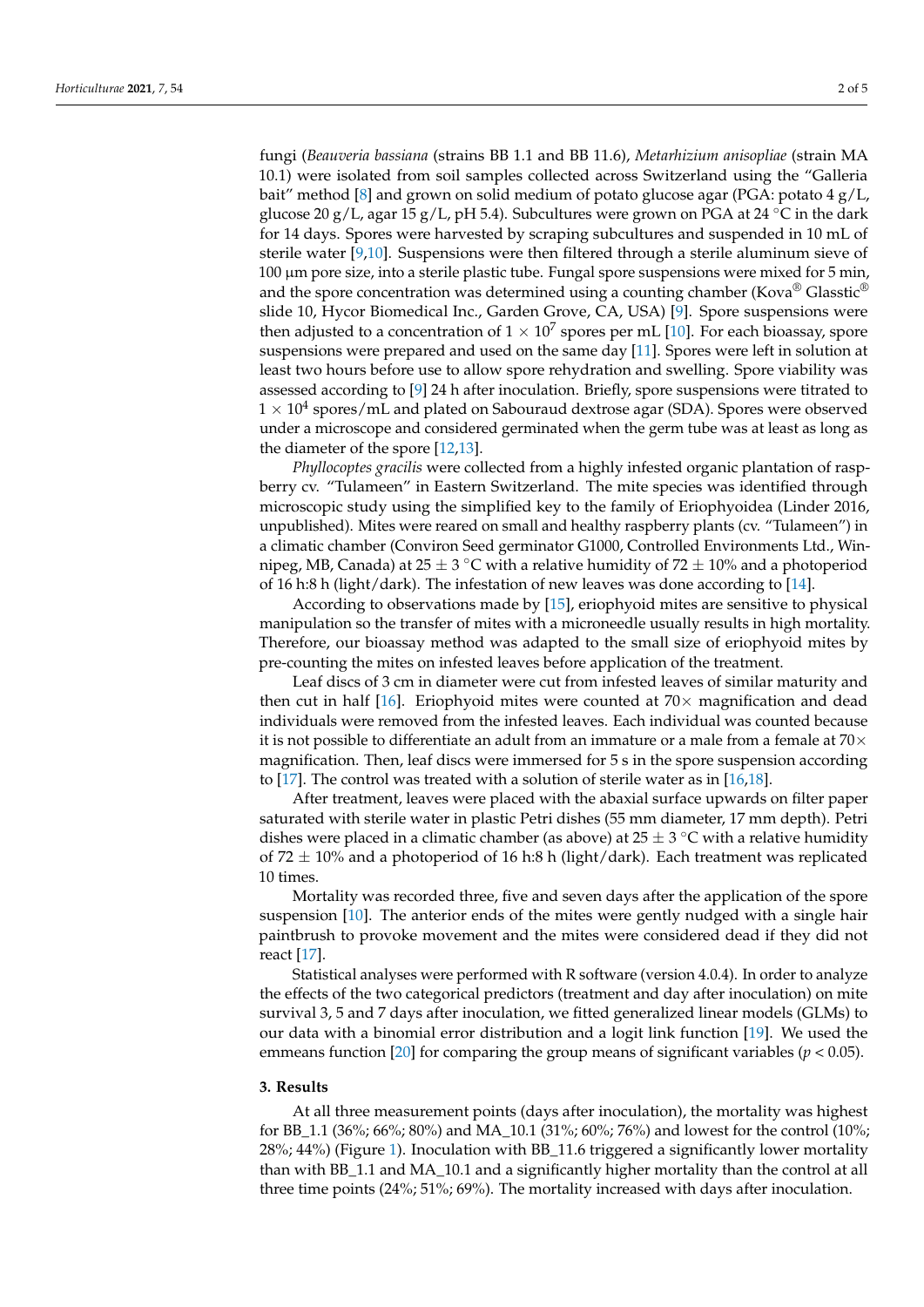

Figure 1. Mortality and asymp. confidence intervals (0.95) of P. gracilis, three, five and seven days after treatment application.

#### **4. Discussion**

Naturally occurring EF are important regulators of arthropod populations [5] and thus good potential biological control agents for phytophagous mites and insects  $[6,21]$ . Several good potential biological control agents for phytophagous mites and insects  $[6,21]$ . Several strains of EF are already used in classical and augmentative biological control as well as in conservation strategies [6] and have proved successful against a range of mites, such as *Hirsutella thompsonii* Fisher [22]. In some cases, the use of EF in rotation with chemical miticides is recommended to improve the efficacy of crop protection strategies [6]. The use of EF is considered safe to humans and appears to pose minimal risk to non-target organisms as there are few reports of infection of predatory mites by  $EF$  [6].

than  $\mathbb{R}$  and  $\mathbb{R}$  and  $\mathbb{R}$  and  $\mathbb{R}$  and a significantly higher mortality than the control at all

Eriophyoid mites represent good hosts for EF because they are soft-bodied organisms without hard cuticular barriers (soft cuticle) [22]. In addition, eriophyoid mites often live in humid and dark microhabitats with microclimatic conditions favorable for fungal development [23]. Although no previous study on the pathogenicity of EF to the eriophyoid mite *P. gracilis* has been found, similar experiments on other eriophyoid mites have been performed previously. Alves et al. tested the pathogenicity of *B. bassiana* to the eriophyoid mite, *Phyllocoptruta oleivora*, at different spore concentrations [24]. The mortality of *P. oleivora* was observed two days after treatment application. At a concentration of  $1 \times 10^7$  spores/mL, the study reached similar results to ours with a mortality of 64.1%  $\pm$  11.9% after 5 days. The pathogenicity of the different strains was assessed. Different *B. bassiana* strains applied to the eriophyoid coconut mite, *Aceria guerreronis*, caused mortality ranging between 72.9% and 87.0% five days after treatment application at a concentration of  $1 \times 10^8$  spores/mL [25].

In this study, the mortality of *P. gracilis* in the control group was relatively high in extends of 1. Specific metallity of 1. Specific metallic comparison with the mortality reached in the control of other eriophyoid mite species In this study, the mortality of *P. gracilis* in the control group was relatively high in under similar experimental conditions. Indeed, the mortality of *P. oleivora* in the control reached  $6 \pm 1.15\%$  while the mortality of *A. guerreronis* amounted to 2.33% five days after treatment application [24,25]. This relatively high mortality in the control may indicate that the conditions of the climatic chamber might not have been optimal for *P. gracilis* development. Further experiments are therefore needed to optimize the climatic conditions for rearing *P. gracilis*.

Follow-up studies should repeat this experiment on different populations of *P. gracilis* to confirm the pathogenicity of tested fungal strains and compare their virulence. A comparison of virulence with commercial formulations of *B. bassiana* and *M. anisopliae* would be of great importance. It would also be necessary to test different concentrations of spores to find the most economically viable strain, as performed in [24], where the lowest concentrations showed the lowest mortality scores but were the most cost-effective, enabling more applications in citrus orchards and therefore provided a better control of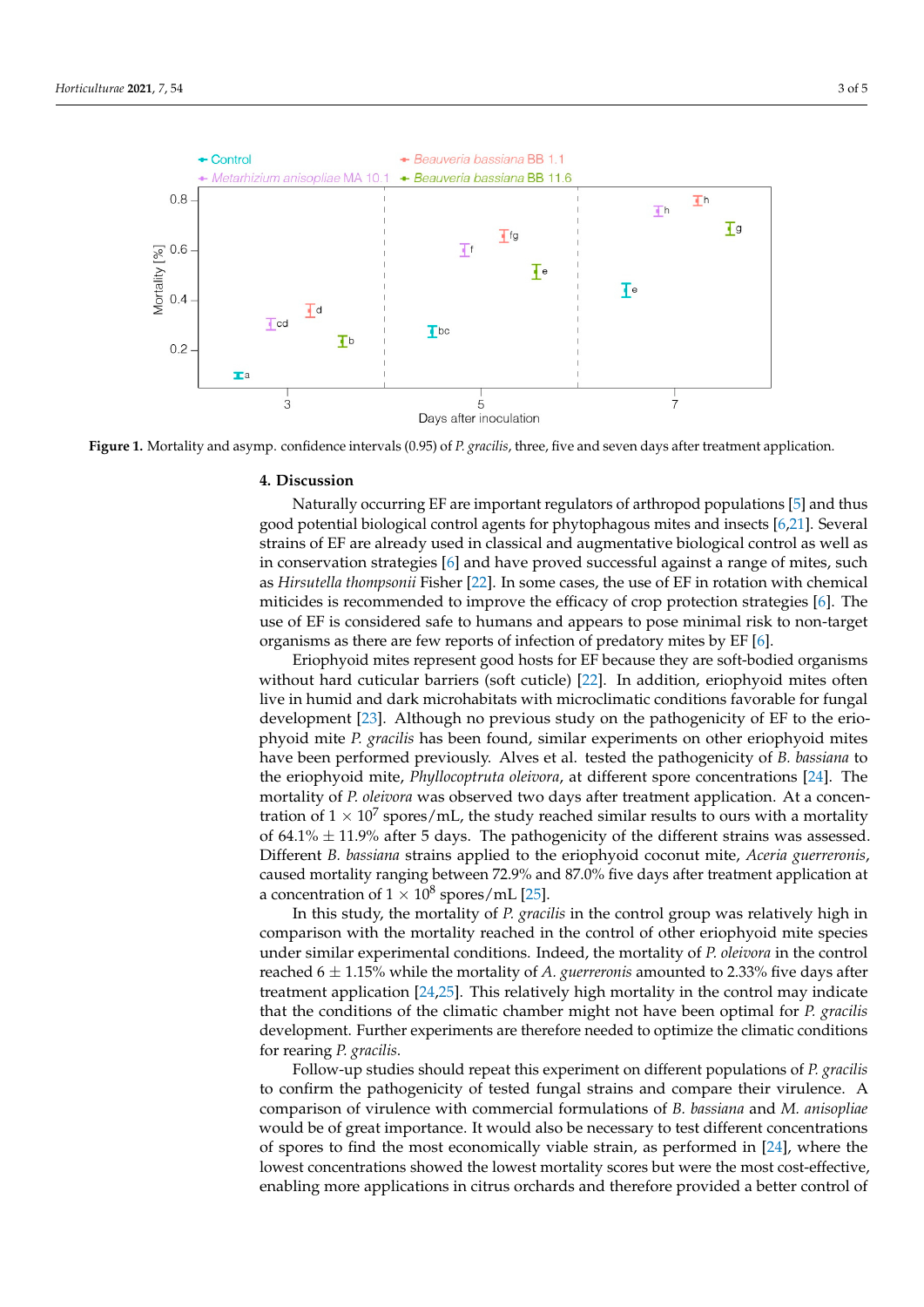*P. oleivora*. Finally, it is necessary to investigate the effects of the selected fungal strains on beneficial organisms found in raspberry crops in Switzerland.

**Author Contributions:** Conceptualization, C.M. and L.N.; methodology, C.M. and L.N.; data analysis, C.M. and A.B.; writing—original draft preparation, C.M.; writing—review and editing, C.M., L.N., A.B. and B.C. All authors have read and agreed to the published version of the manuscript.

**Funding:** This research received no external funding.

**Data Availability Statement:** Data available on request.

**Acknowledgments:** The authors are grateful to François Lefort from the Plant and Pathogens Group of the Institute Earth Nature Environment of Hepia (Geneva, Switzerland) for providing the fungal strains and laboratory support.

**Conflicts of Interest:** The authors declare no conflict of interest.

### **References**

- 1. Baroffio, C. Culture des Framboises—Maladies et ravageurs. In *Guide des Petits Fruits*; Ançay, A., Baroffio, C., Michel, V., Häseli, A., Kopp, M., Eds.; Editions Fruit Union Suisse: Zug, Switzerland, 2017; p. 73.
- 2. Gordon, S.C.; Taylor, C.E. Some aspects of the biology of the raspberry leaf and bud mite (*Phyllocoptes* (Eriophyes) *Gracilis* Nal.) Eriophyidae in Scotland. *J. Hortic. Sci.* **1976**, *51*, 501–508. [\[CrossRef\]](http://doi.org/10.1080/00221589.1976.11514719)
- 3. Gordon, S.C.; Woodford, J.A.T.; Birch, A.N.E. Arthropod pests of Rubus in Europe: Pest status, current and future control strategies. *J. Hortic. Sci.* **1997**, *72*, 831–862. [\[CrossRef\]](http://doi.org/10.1080/14620316.1997.11515577)
- 4. Wekesa, V.W.; Hountondji, F.C.C.; Dara, S.K. *Mite Pathogens and Their Use in Biological Control. Prospects for Biological Control of Plant Feeding Mites and Other Harmful Organisms*; Springer International Publishing: New York, NY, USA, 2015; pp. 309–328.
- 5. Lacey, L.A.; Frutos, R.; Kaya, H.K.; Vail, P. Insect pathogens as biological control agents: Do they have a future? *Biol. Control* **2001**, *21*, 230–248. [\[CrossRef\]](http://doi.org/10.1006/bcon.2001.0938)
- 6. Shah, P.A.; Pell, J.K. Entomopathogenic fungi as biological control agents. *Appl. Microbiol. Biotechnol.* **2003**, *61*, 413–423. [\[CrossRef\]](http://doi.org/10.1007/s00253-003-1240-8) [\[PubMed\]](http://www.ncbi.nlm.nih.gov/pubmed/12764556)
- 7. Shapiro-Ilan, D.I.; Fuxa, J.R.; Lacey, L.A.; Onstad, D.W.; Kaya, H.K. Definitions of pathogenicity and virulence in invertebrate pathology. *J. Invertebr. Pathol.* **2005**, *88*, 1–7. [\[CrossRef\]](http://doi.org/10.1016/j.jip.2004.10.003) [\[PubMed\]](http://www.ncbi.nlm.nih.gov/pubmed/15707863)
- 8. Zimmermann, G. The "Galleria bait method" for detection of entomopathogenic fungi in soil. *J. Appl. Entomol.* **1986**, *102*, 213–215. [\[CrossRef\]](http://doi.org/10.1111/j.1439-0418.1986.tb00912.x)
- 9. Ullah, M.S.; Lim, U.T. Laboratory bioassay of *Beauveria bassiana* against *Tetranychus urticae* (Acari: Tetranychidae) on leaf discs and potted bean plants. *Exp. Appl. Acarol.* **2015**, *65*, 307–318. [\[CrossRef\]](http://doi.org/10.1007/s10493-014-9871-2) [\[PubMed\]](http://www.ncbi.nlm.nih.gov/pubmed/25500970)
- 10. Lefort, F.; Fleury, D.; Fleury, I.; Coutant, C.; Kuske, S.; Kehrli, P.; Maignet, P. Pathogenicity of entomopathogenic fungi to the green peach aphid *Myzus persicae* Sulzer (Aphididae) and the European tarnished bug *Lygus rugulipennis* Poppius (Miridae). *Egypt. J. Biol. Pest Control* **2014**, *24*, 379–386.
- 11. Mishra, S.; Kumar, P.; Malik, A. Effect of temperature and humidity on pathogenicity of native *Beauveria bassiana* isolate against *Musca domestica* L. *J. Parasit. Dis.* **2015**, *39*, 697–704. [\[CrossRef\]](http://doi.org/10.1007/s12639-013-0408-0) [\[PubMed\]](http://www.ncbi.nlm.nih.gov/pubmed/26688637)
- 12. Luz, C.; Fargues, J. Temperature and moisture requirements for conidial germination of an isolate of *Beauveria bassiana*, pathogenic to *Rhodnius prolixus*. *Mycopathologia* **1997**, *138*, 117–125. [\[CrossRef\]](http://doi.org/10.1023/A:1006803812504) [\[PubMed\]](http://www.ncbi.nlm.nih.gov/pubmed/16283112)
- 13. Arthurs, S.; Thomas, M.B. Effects of temperature and relative humidity on sporulation of *Metarhizium anisopliae* var. *acridum in mycosed cadavers of Schistocerca gregaria. J. Invertebr. Pathol.* **2001**, *78*, 59–65. [\[CrossRef\]](http://doi.org/10.1006/jipa.2001.5050) [\[PubMed\]](http://www.ncbi.nlm.nih.gov/pubmed/11812107)
- 14. Reed, D.K.; Burditt, D.K.; Crittenden, C.R. Laboratory methods for rearing rust mites (*Phyllocoptruta oleivora* and *Aculus pelekassi*) on Citrus. *J. Econ. Entomol.* **1964**, *57*, 130–133. [\[CrossRef\]](http://doi.org/10.1093/jee/57.1.130)
- 15. Villalon, B.; Dean, H.A. *Hirsutella thompsonii* a fungal parasite of the citrus rust mite *Phyllocoptruta oleivora* in the Rio Grande Valley of Texas. *Entomophaga* **1974**, *19*, 431–436. [\[CrossRef\]](http://doi.org/10.1007/BF02372778)
- 16. Mikunthan, G.; Manjunatha, M. Fusarium species: Acaropathogenic fungi as potential control agents against coconut mite, *Aceria guerreronis*. In *Trends in Acarology*; Springer: Dordrecht, Germany, 2010; pp. 445–447.
- 17. Omoto, C.; Dennehy, T.J.; McCoy, C.W.; Crane, S.E.; Long, J.W. Detection and characterization of the interpopulation variation of citrus rust mite (Acari: Eriophyidae) resistance to dicofol in Florida citrus. *J. Econ. Entomol.* **1994**, *87*, 566–572. [\[CrossRef\]](http://doi.org/10.1093/jee/87.3.566)
- 18. Aghajanzad, S.; Mallik, B.; Chandrashekar, S.C. Bioefficacy of six isolates of *Hirsutella thompsonii* Fisher against citrus rust mite, *Phyllocoptruta oleivora* Ashmead (Acari: Eriophyidae) and two spotted spider mite, *Tetranychus urticae* Koch (Acari: Tetranychidea). *Pak. J. Biol. Sci.* **2006**, *9*, 871–875. [\[CrossRef\]](http://doi.org/10.3923/pjbs.2006.871.875)
- 19. Goodrich, B.; Gabry, J.; Ali, I.; Brilleman, S. Rstanarm: Bayesian Applied Regression Modeling via Stan. R Package Version 2.21.1. 2020. Available online: <https://mc-stan.org/rstanarm> (accessed on 13 March 2021).
- 20. Length, R.V. Emmeans: Estimated Marginal Means, aka Least-Squares Means. R Package Version 1.5.4. 2021. Available online: <https://CRAN.R-project.org/package=emmeans> (accessed on 13 March 2021).